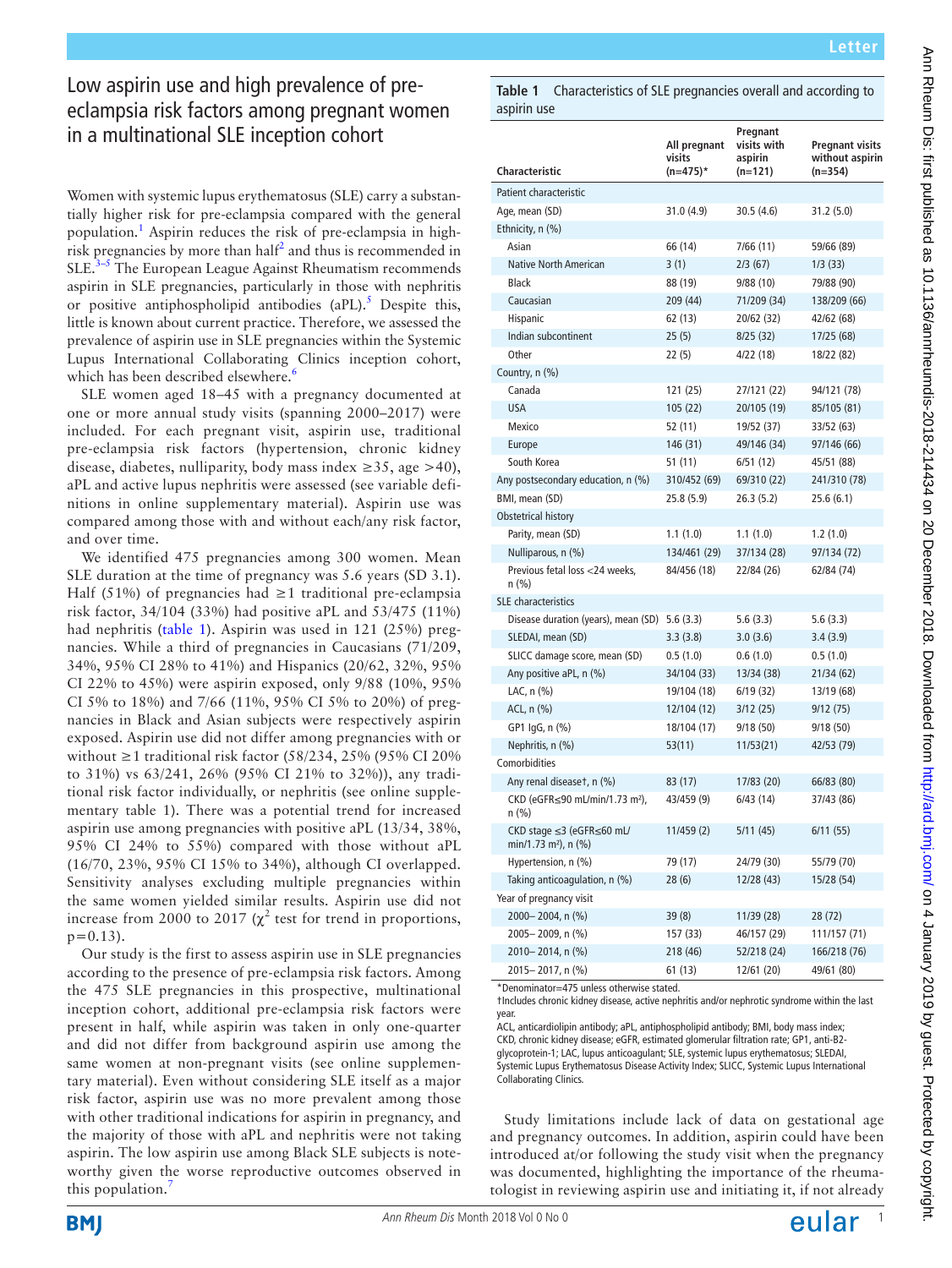done, in pregnant SLE women. However, assuming either a somewhat normal or a left-skewed distribution of gestational ages at the pregnant visits, a substantial proportion of visits would have taken place after 12–16 weeks' gestation, by which time aspirin should have been initiated. $<sup>2</sup>$ </sup>

In conclusion, we have potentially identified an important gap between practices and current recommendations for the care of pregnant SLE women, and call for further studies of factors contributing to aspirin use in lupus pregnancies.

**Arielle Mendel,<sup>1</sup> Sasha B Bernatsky,1,2 John G Hanly,3 Murray B Urowitz,<sup>4</sup> Ann Elaine Clarke,<sup>5</sup> Juanita Romero-Diaz,6 Caroline Gordon,7,8** Sang-Cheol Bae,<sup>9</sup> Daniel J Wallace,<sup>10</sup> Joan T Merrill,<sup>11</sup> Jill P Buyon,<sup>12</sup> **David A Isenberg,13 Anisur Rahman,13 Ellen M Ginzler,14 Michelle Petri,15 Mary Anne Dooley,16 Paul R Fortin,17 Dafna D Gladman,4 Kristján Steinsson,18 Rosalind Ramsey-Goldman,19 Munther A Khamashta,20 Cynthia Aranow,21 Meggan Mackay,21** Graciela S Alarcón,<sup>22</sup> Susan Manzi,<sup>23</sup> Ola Nived,<sup>24</sup> Andreas Jönsen,<sup>24</sup> **Asad A Zoma,25 Ronald F van Vollenhoven,26 Manuel Ramos-Casals,27 Guillermo Ruiz-Irastorza,28 Sam Lim,29 Ken C Kalunian,30 Murat Inanc,31 Diane L Kamen,32 Christine A Peschken,33 Søren Jacobsen,34 Anca Askanase,35 Jorge Sanchez-Guerrero,36 Ian N Bruce,37,38 Nathalie Costedoat-Chalumeau,39 Évelyne Vinet1,2**

<sup>1</sup> Division of Rheumatology, McGill University Health Centre, Montreal, Quebec, Canada

<sup>2</sup> Division of Clinical Epidemiology, Research Institute of the McGill University Health Center, Montreal, Quebec, Canada

<sup>3</sup> Division of Rheumatology, Department of Medicine and Department of Pathology, Queen Elizabeth II Health Sciences Centre and Dalhousie University, Halifax, Nova Scotia, Canada

<sup>4</sup>Lupus Program, Centre for Prognosis Studies in the Rheumatic Disease and Krembil Research Institute, Toronto Western Hospital, University of Toronto, Toronto, Ontario, Canada

5 Division of Rheumatology, Cumming School of Medicine, University of Calgary, Calgary, Alberta, Canada

6 Department of Immunology and Rheumatology, Instituto Nacional de Ciencias Médicas y Nutrición, Tlalpan, Mexico

<sup>7</sup>Rheumatology Research Group, Institute of Inflammation and Ageing, University of Birmingham, Birmingham, UK

<sup>8</sup>Rheumatology Department, City Hospital, Sandwell and West Birmingham Hospitals NHS Trust, Birmingham, UK

<sup>9</sup>Department of Rheumatology, Hanyang University Hospital for Rheumatic Diseases, Seoul, Republic of Korea

<sup>10</sup>Cedars-Sinai Medical Centre, David Geffen School of Medicine at UCLA, Los

Angeles, California, USA 11Department of Clinical Pharmacology, Oklahoma Medical Research Foundation, Oklahoma City, Oklahoma, USA

<sup>12</sup>Division of Rheumatology, Department of Medicine, New York School of Medicine, New York City, New York, USA

<sup>13</sup>Department of Medicine, Centre for Rheumatology, University College London, London, UK

<sup>14</sup>Department of Medicine, SUNY Downstate Medical Center, Brooklyn, New York, USA

<sup>15</sup>Division of Rheumatology, Johns Hopkins University School of Medicine, Baltimore, Maryland, USA

<sup>16</sup>Thurston Arthritis Research Center, University of North Carolina, Chapel Hill, North Carolina, USA

<sup>17</sup>Division of Rheumatology, Centre Hospitalier Universitaire de Québec et Université

Laval, Québec City, Quebec, Canada<br><sup>18</sup>Center for Rheumatology Research, Landspitali University Hospital, Reykjavik, Iceland

<sup>19</sup>Division of Rheumatology, Feinberg School of Medicine, Northwestern University Chicago, Chicago, Illinois, USA

<sup>20</sup>Lupus Research Unit, The Rayne Institute, St Thomas' Hospital, King's College London School of Medicine, London, UK

<sup>21</sup> Lupus Center of Excellence, Feinstein Institute for Medical Research, Manhasset, New York, USA

 $^{22}$ Department of Medicine, University of Alabama at Birmingham, Birmingham, Alabama, USA

<sup>23</sup>Lupus Center of Excellence, Allegheny Health Network, Pittsburgh, Pennsylvania, USA

<sup>24</sup>Department of Clinical Sciences and Rheumatology, Lund University, Lund, Sweden <sup>25</sup>Lanarkshire Centre for Rheumatology, Hairmyres Hospital, East Kilbride, UK <sup>26</sup>Unit for Clinical Therapy Research (CliTRID), Karolinska Institute, Stockholm, Sweden

<sup>27</sup> Josep Font Autoimmune Diseases Laboratory, IDIBAPS, Department of Autoimmune Diseases, Hospital Clínic, Barcelona, Spain

<sup>28</sup>Autoimmune Diseases Research Unit, Department of Internal Medicine, BioCruces Health Research Institute, Hospital Universitario Cruces, University of the Basque Country, Barakaldo, Spain

<sup>29</sup>Division of Rheumatology, Emory University School of Medicine, Atlanta, Georgia, USA

<sup>30</sup>University of California San Diego School of Medicine, La Jolla, California, USA 3<sup>1</sup>Division of Rheumatology, Department of Internal Medicine, Istanbul Medical Faculty, Istanbul University, Istanbul, Turkey

<sup>32</sup>Department of Medicine, Medical University of South Carolina, Charleston, South Carolina, USA

33 Department of Medicine, University of Manitoba, Winnipeg, Manitoba, Canada <sup>34</sup>Copenhagen Lupus and Vasculitis Clinic, Section 4242, Center for Rheumatology and Spine Diseases, Rigshospitalet, University of Copenhagen, Copenhagen, Denmark

<sup>35</sup>Hospital for Joint Diseases, Seligman Centre for Advanced Therapeutics, New York University, New York City, New York, USA

<sup>36</sup>Department of Rheumatology, Mount Sinai Hospital and University Health Network, University of Toronto, Toronto, Ontario, Canada

<sup>37</sup>NIHR Manchester Biomedical Research Centre, Central Manchester University Hospitals NHS Foundation Trust, Manchester Academic Health Science Centre, Manchester, UK

38 Arthritis Research UK Centre for Epidemiology, Centre for Musculoskeletal Research, Faculty of Biology, Medicine and Health, School of Biological Sciences, The University of Manchester, Manchester, UK

<sup>39</sup>Centre de Reference Maladies Auto-immunes et Systemiques Rares, Service de Medecine Interne, Hospital Cochin, Paris, France

**Correspondence to** Dr Évelyne Vinet, Research Institute of the McGill University Health Centre, Montréal, QC H4A 3S5, Canada; evelyne.vinet@mcgill.ca

## **Handling editor** Josef S Smolen

**Contributors** EV had full access to all the data in this study and takes full responsibility as a guarantor for the integrity of the data and the accuracy of the data analysis. EV, AM, SBB, JGH, MBU, AEC, JRD, CG, SCB, DJW, JTM, JPB, DAI, AR, EMG, MP, MAD, PRF, DDG, KS, RRG, MAK, CA, MM, GSA, SM, ON, AJ, AAZ, RFV, MRC, GRI, SL, KCK, MI, DLK, CAP, SJ, AA, JSG, INB and NCC conceived and designed the study. EV, AM, SBB, JGH, MBU, AEC, JRD, CG, SCB, DJW, JTM, JPB, DAI, AR, EMG, MP, MAD, PRF, DDG, KS, RRG, MAK, CA, MM, GSA, SM, ON, AJ, AAZ, RFV, MRC, GRI, SL, KCK, MI, DLK, CAP, SJ, AA, JSG, INB and NCC analysed the data. EV, AM, SBB, JGH, MBU, AEC, JRD, CG, SCB, DJW, JTM, JPB, DAI, AR, EMG, MP, MAD, PRF, DDG, KS, RRG, MAK, CA, MM, GSA, SM, ON, AJ, AAZ, RFV, MRC, GRI, SL, KCK, MI, DLK, CAP, SJ, AA, JSG, INB and NCC interpreted the data and drafted the manuscript.

**Funding** This study was funded through a McGill University Health Centre Research Award. EV receives a salary support from a Fonds de Recherche Québec Santé Clinical Research Scholar-Junior 1 Award. SCB is supported by the Bio & Medical Technology Development Program of the National Research Foundation funded by the Ministry of Science and ICT (NRF-2017M3A9B4050335). SJ is supported by The Danish Rheumatism Association (A-3865). AEC is supported by an Arthritis Society Chair in Rheumatic Diseases. The Hopkins Lupus Cohort is supported by a National Institutes of Health grant (R01 AR069572) awarded to MP. The Birmingham SLICC cohort was funded by a Lupus UK grant awarded to CG.

**Competing interests** None declared.

**Patient consent for publication** Not required.

**Ethics approval** McGill University Health Centre.

**Provenance and peer review** Not commissioned; externally peer reviewed.

**Data sharing statement** No additional data available.



**Open access** This is an open access article distributed in accordance with the Creative Commons Attribution Non Commercial (CC BY-NC 4.0) license, which permits others to distribute, remix, adapt, build upon this work non-commercially, and license their derivative works on different terms, provided the original work is properly cited, appropriate credit is given, any changes made indicated, and the use is non-commercial. See: [http://creativecommons.org/licenses/by-nc/4.0/.](http://creativecommons.org/licenses/by-nc/4.0/)

© Author(s) (or their employer(s)) 2018. Re-use permitted under CC BY-NC. No commercial re-use. See rights and permissions. Published by BMJ.